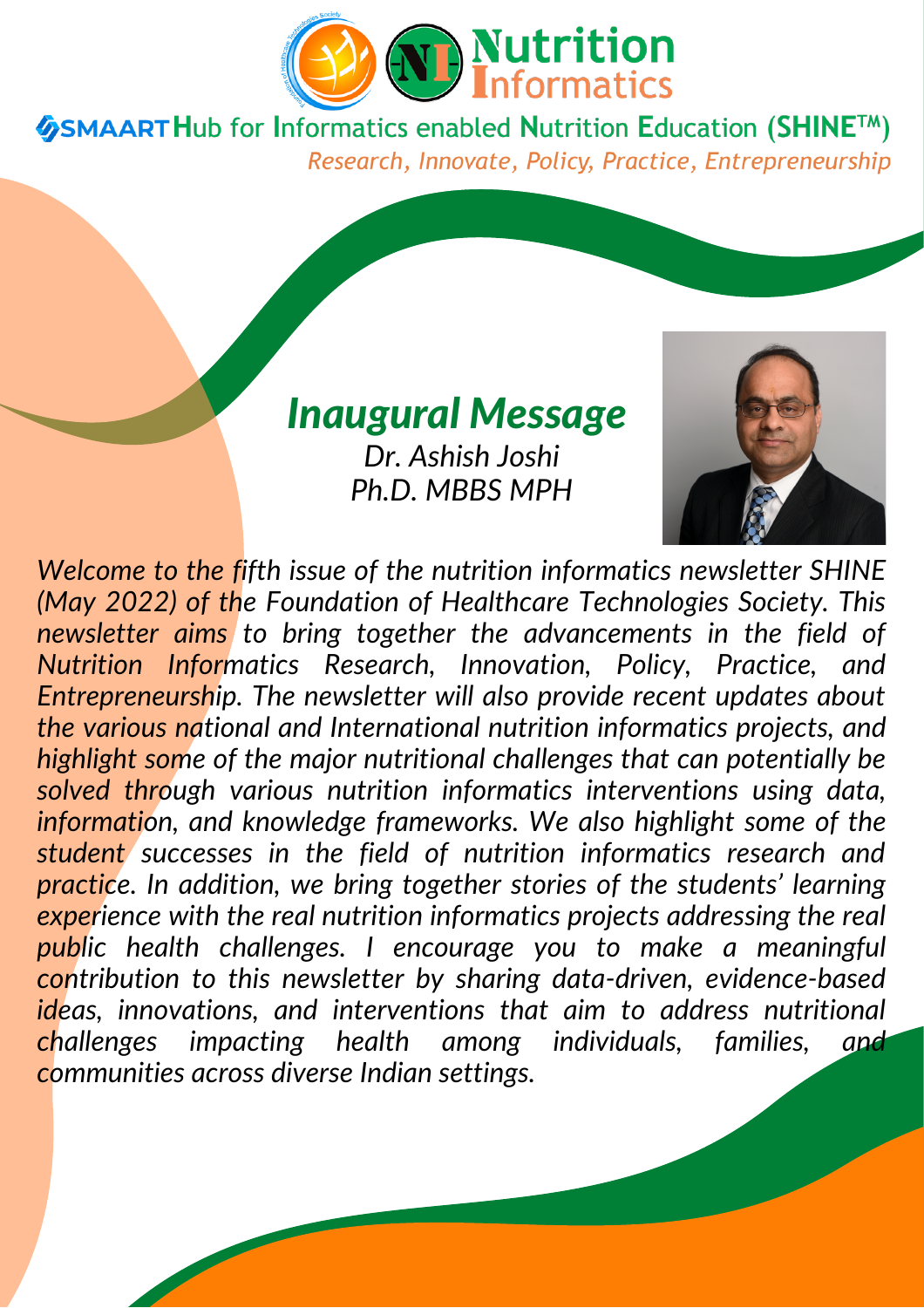



*Title : Behaviour change informatics intervention to enhance and support lifestyle intervention among individuals with chronic NCDS in developing countries.*

*Digital interventions have tremendous potential to enhance and support lifestyle among individuals with chronic NCDS in developing countries. They have gained acknowledgment in interventions for the management of a healthy lifestyle. This study aims to assess the behaviour change digital health interventions implemented on maintaining a healthy lifestyle (eg, regular physical activity, healthy habits, and proper dietary patterns) among individuals with chronic NCDS in developing countries.*

*To know more about [Projects](https://nutritioninformatics.info/ni-projects/) - Click Here*

## *Become a SHINE Member*

*SHINE (SMAART Hub for Informatics enabled Nutrition Education) Membership aims to build a community of learners and practitioners who are keen to understand the intersection of information and technology and Nutrition and facilitate the technology enabled behaviour change interventions into Nutrition research and practice.*

*To know more about [Membership](https://nutritioninformatics.info/membership/) - Click Here*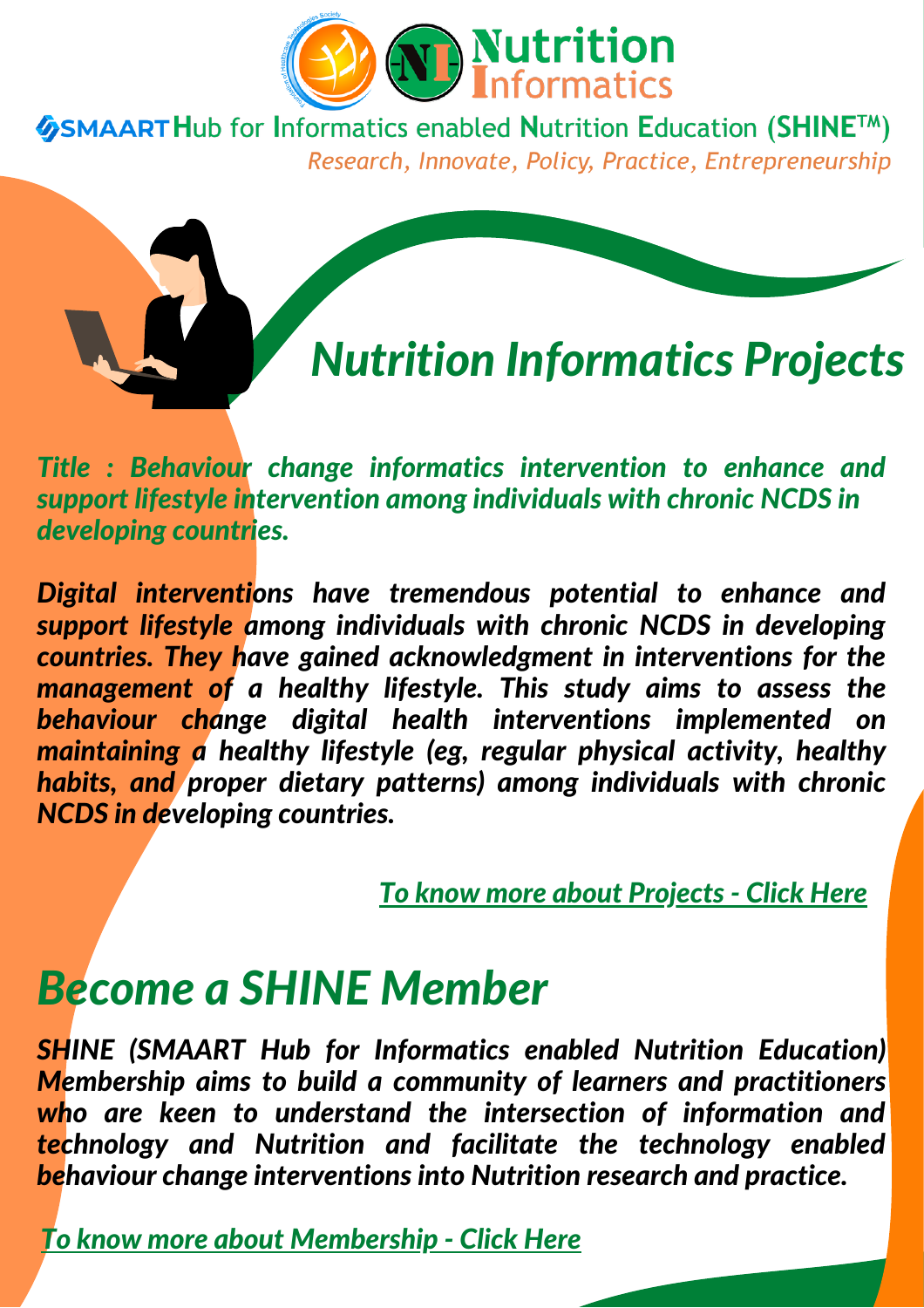

## *Nutrition and technology-based Interventions to improve the health status*

*By - Dr. Ashish Joshi, Shruti Sharma,, Ashruti Bhatt*

*Blog*

*Healthy living is considered a lifestyle choice that allows an individual to enjoy more elements in a way of life one leads. Though masses understand health as a one-dimensional term, the components of health and what governs its well-being varies from nutrition, economic status, education, childhood experiences and so many more. One can understand their health by stratifying their habits and patterns across all the different dimensions of health. Nutrition as one governing dimension has been long researched and worked on through different strata of a society which varies from organizational mediums, at a micro level, a corporate, cloud kitchens and largely healthcare. All this is done to ensure best health outcomes for individuals. In order to enjoy better health, one should also employ habits that are beneficial to them and the environment, diets that are stable and sustainable, building societal and close relationships with oneself that helps in their cerebral enhancements, learning through their life course and being mindful. This enables maximum efficiency and helps one to attain their full capabilities.*

*To read [more](https://nutritioninformatics.info/nutrition-and-technology-based-interventions-to-improve-the-health-status/) - Click her[e](https://nutritioninformatics.info/nutrition-and-technology-based-interventions-to-improve-the-health-status/)*